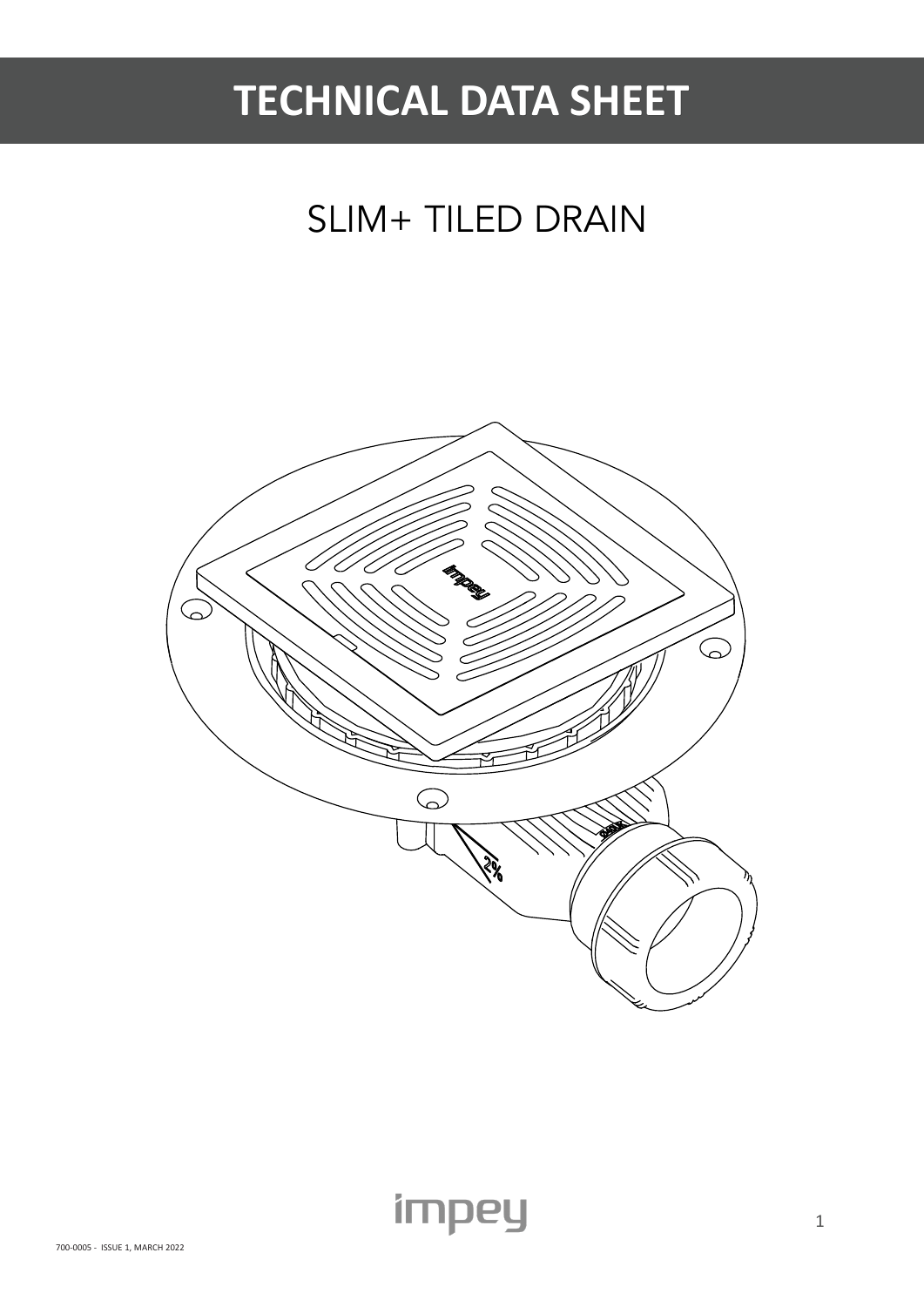### **SLIM+ DRAIN FEATURES**

#### Overview:

The Slim+ drain is the ideal solution for shallow floors which require gravity drainage. The drain features a fully waterless trap and has been specifically designed to secure the WaterGuard™ membrane into place using the WaterGuard<sup>™</sup> clamp. This creates a guaranteed watertight seal at the drainage point.

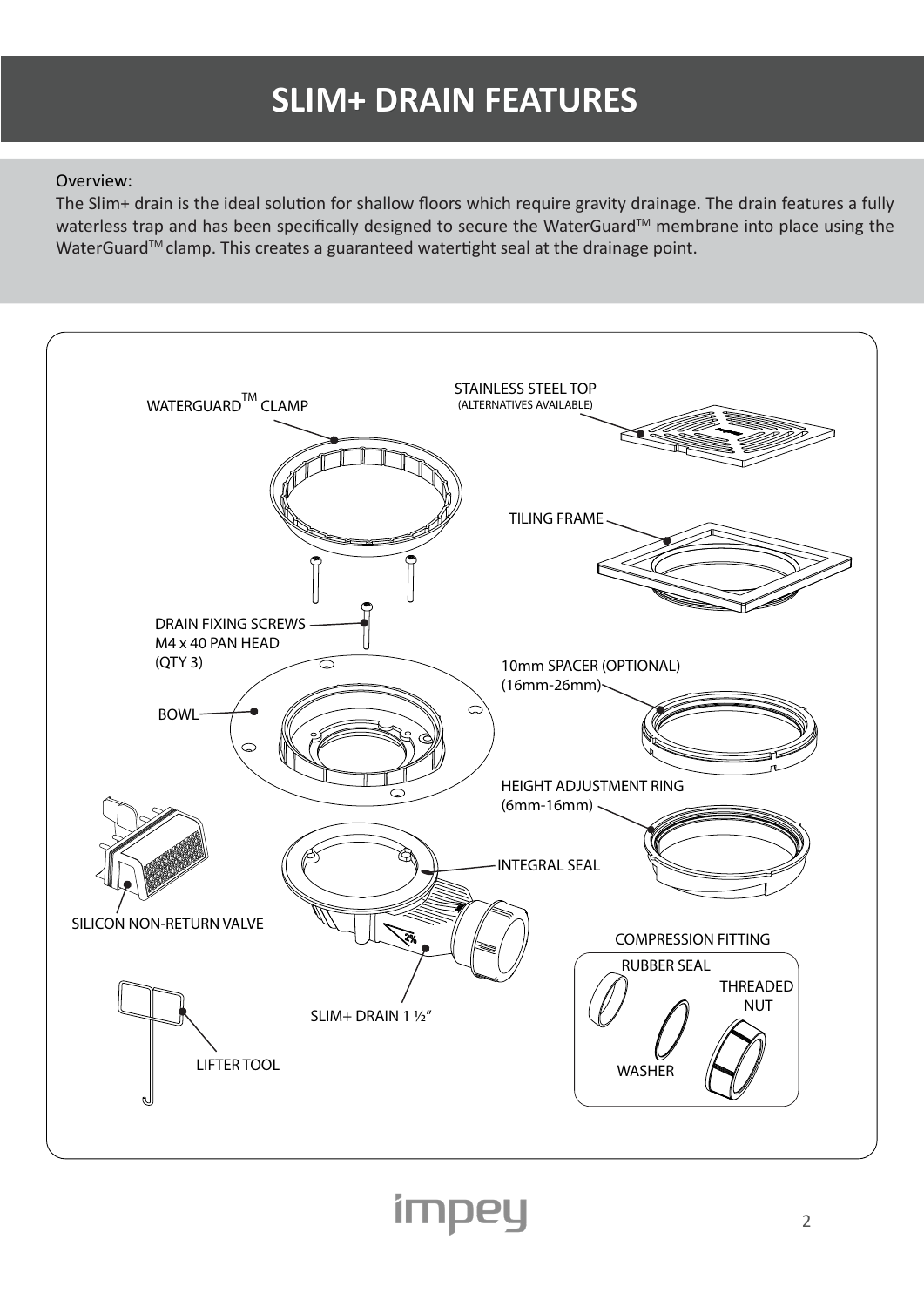### **SLIM+ DRAIN FEATURES**

| <b>FEATURES</b>                                                                            | <b>SLIMLINE DRAIN</b> |
|--------------------------------------------------------------------------------------------|-----------------------|
| Horizontal outlet;<br>Ø40mm solvent weld and/or compression                                | ✓                     |
| Horizontal outlet;<br>Ø50mm solvent weld or push fit<br>(threaded section must be removed) |                       |
| Removable silcone non-return valve                                                         | ✓                     |
| Easy to maintain & clean (top access)                                                      |                       |
| WaterGuard ™ Membrane Clamp                                                                |                       |
| Adjustable tiling edge                                                                     |                       |
| Anti Back-Siphoning system                                                                 |                       |
| <b>Waterless Trap</b>                                                                      |                       |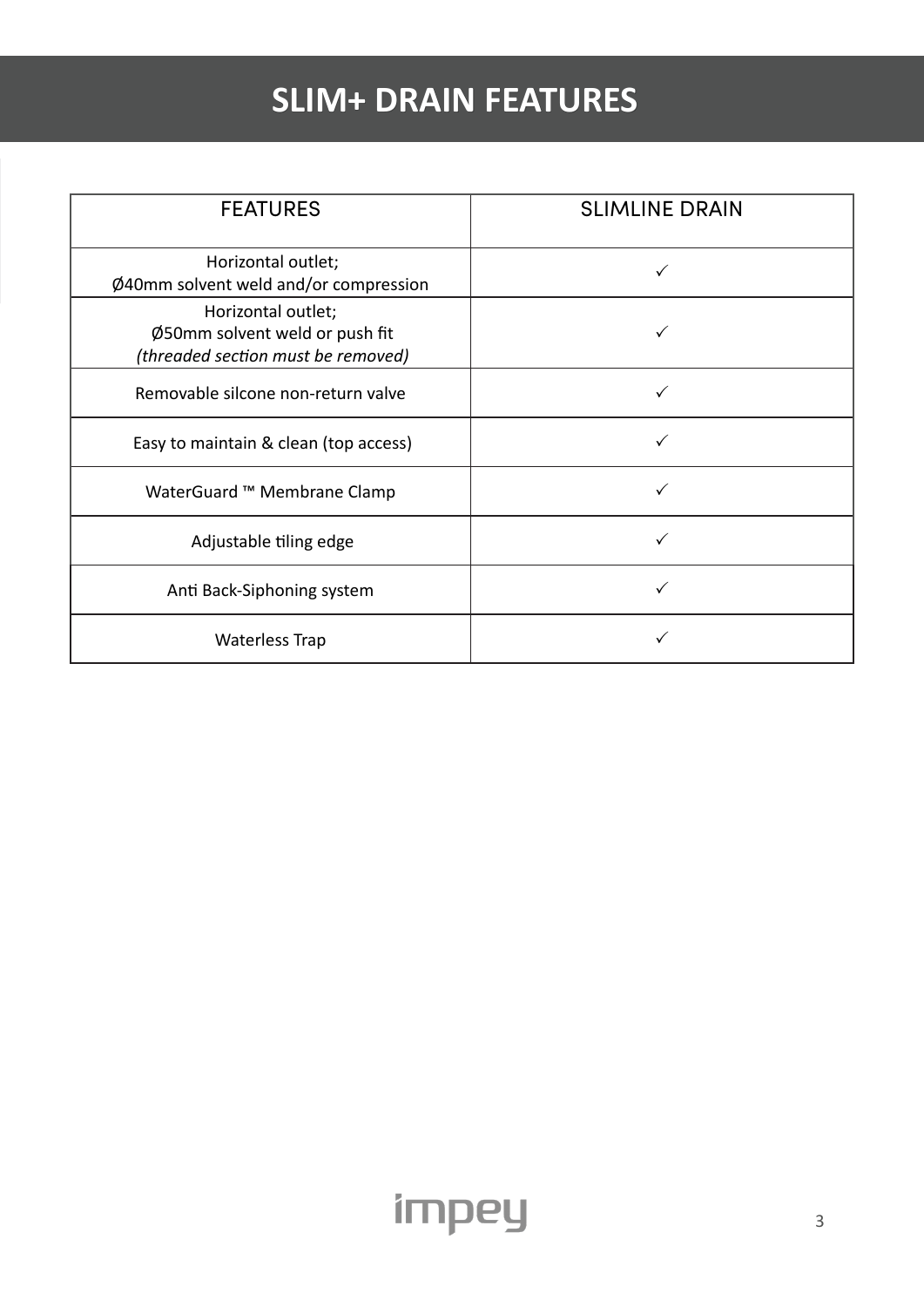### **SLIM+ OUTLET DIMENSIONS**

#### **SLIM+ DRAIN DIMENSIONS & INSTALLING**



impey

4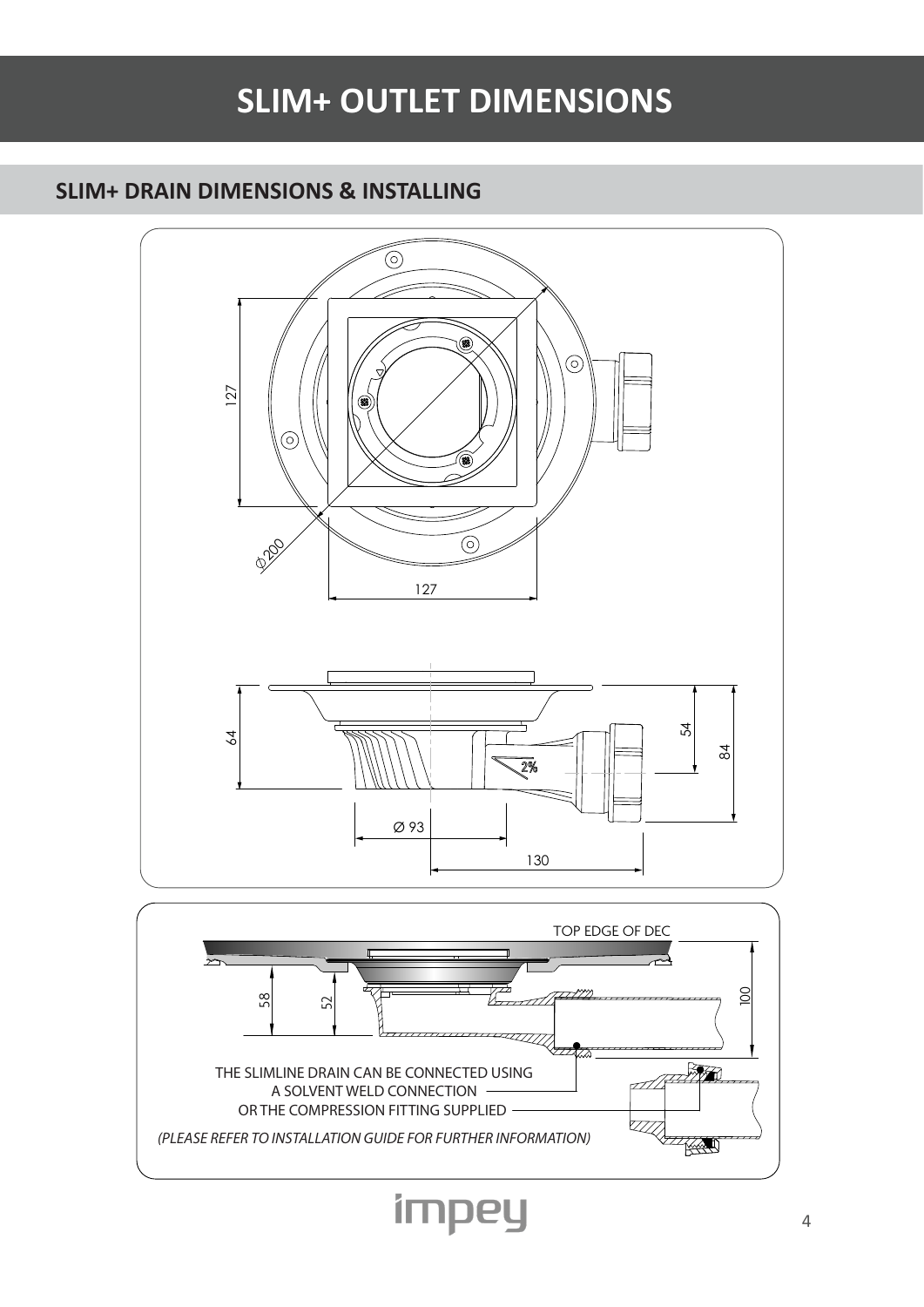### **SLIM+ TOP OPTIONS**

#### **DRAIN TOP OPTIONS**

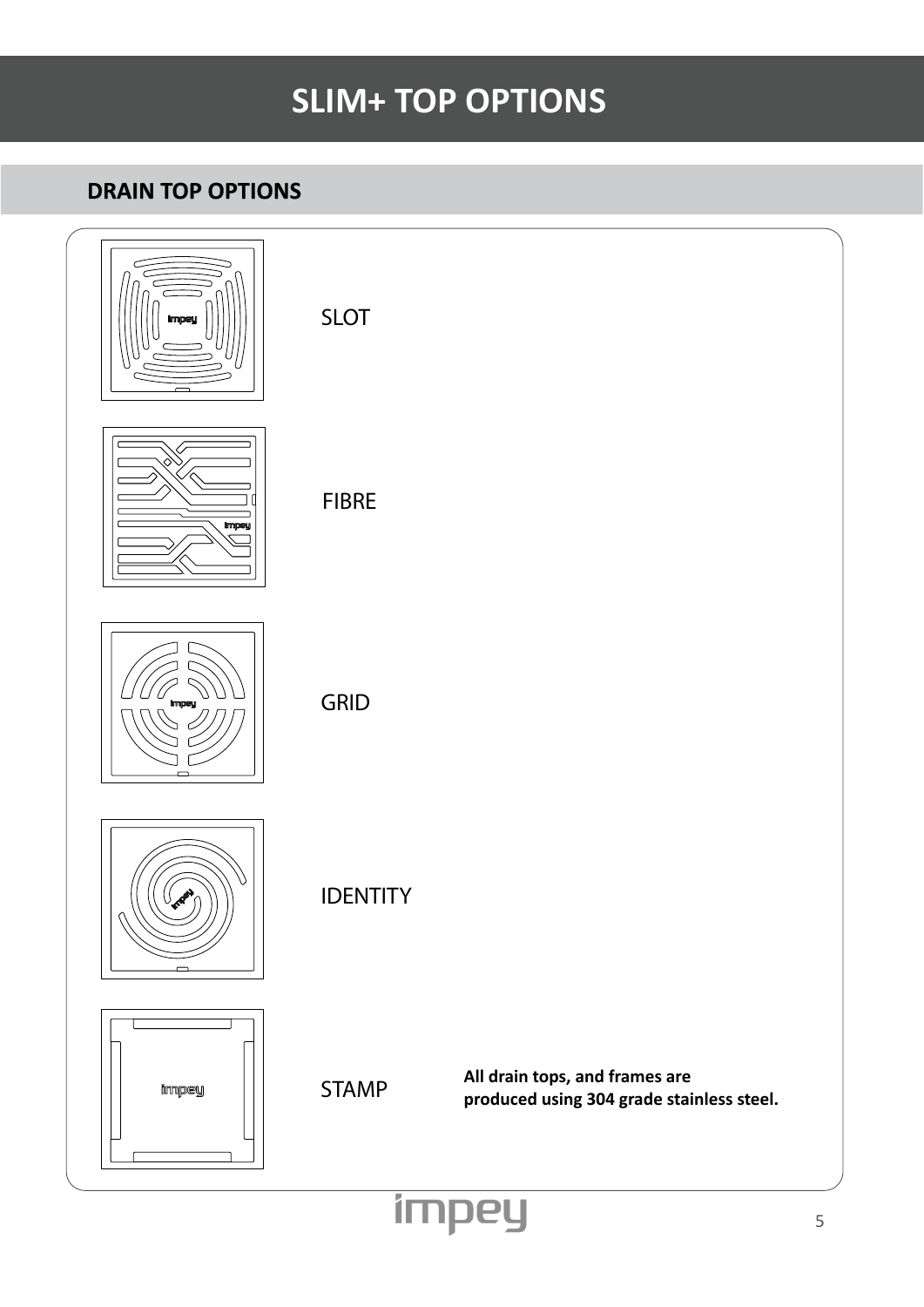### **SLIM+ DIMENSIONS & DRAIN TOP**

### **DRAIN TOP DIMENSIONS & INSTALLING DRAIN TOP**

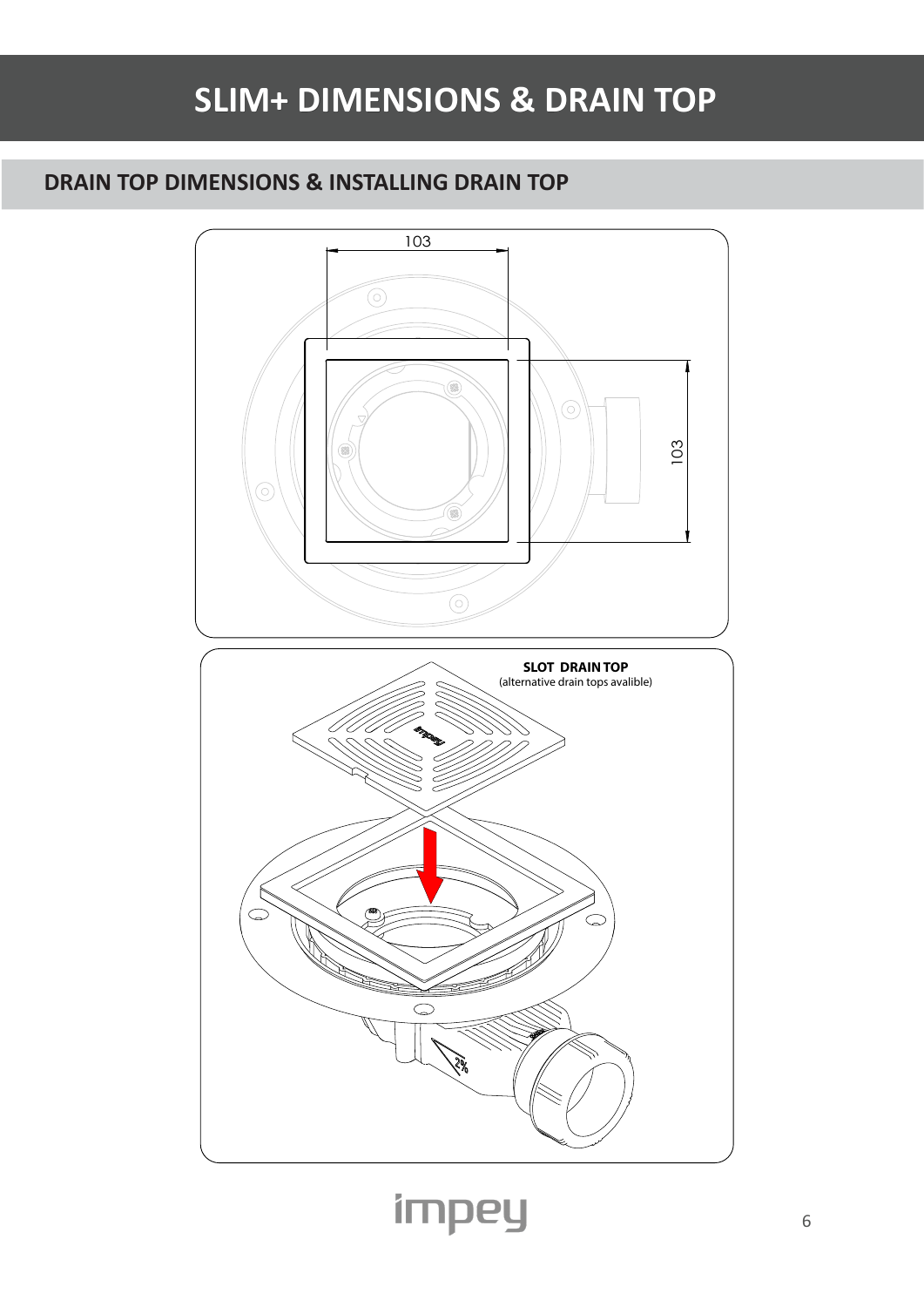### **SLIM+ DRAIN PRODUCT CODES & FLOW RATES**

#### **RETAIL PRODUCT CODES**

DRAIN PRODUCT CODE | DESCRIPTION

SLW/H SLW SLIMLINE DRAIN BASE HORIZONTAL

#### **SLIMLINE DRAIN TOP PRODUCT CODES**

| DRAIN TOP PRODUCT CODE | <b>DESCRIPTION</b>                      |
|------------------------|-----------------------------------------|
| QUAD/01BSS             | <b>SLOT BRUSHED STAINLESS STEEL</b>     |
| QUAD/02BSS             | FIBRE BRUSHED STAINLESS STEEL           |
| QUAD/03BSS             | <b>GRID BRUSHED STAINLESS STEEL</b>     |
| QUAD/04BSS             | <b>IDENTITY BRUSHED STAINLESS STEEL</b> |
| QUAD/05BSS             | STAMP BRUSHED STAINLESS STEEL           |

#### **MERCHANT PRODUCT CODES**

| DRAIN & TOP PRODUCT CODE | <b>DESCRIPTION</b>                |
|--------------------------|-----------------------------------|
| SLW2T01/H                | TILED DRAIN SLIM+ HORIZONTAL SLOT |

#### **SPARE PARTS**

| <b>SPARE PART CODE</b> | <b>DESCRIPTION</b>                          |
|------------------------|---------------------------------------------|
| <b>CCK450</b>          | <b>DRAIN SUMP</b>                           |
| CCK453                 | DRAIN BOWL, CLAMP, ADJUSTMENT RING & SPACER |
| CCK430B                | SILICONE NON-RETURN VALVE                   |
| CCK390 & CCK391 *      | QUAD TILING FRAME & SLOT DRAIN TOP *        |
| <b>CCK349</b>          | DRAIN TOP LIFTER TOOL                       |

\* *Merchant only*

**FLOW RATES**

| <b>HEAD OF WATER</b> | 'mın |
|----------------------|------|
| 15mm head of water   | ے ب  |